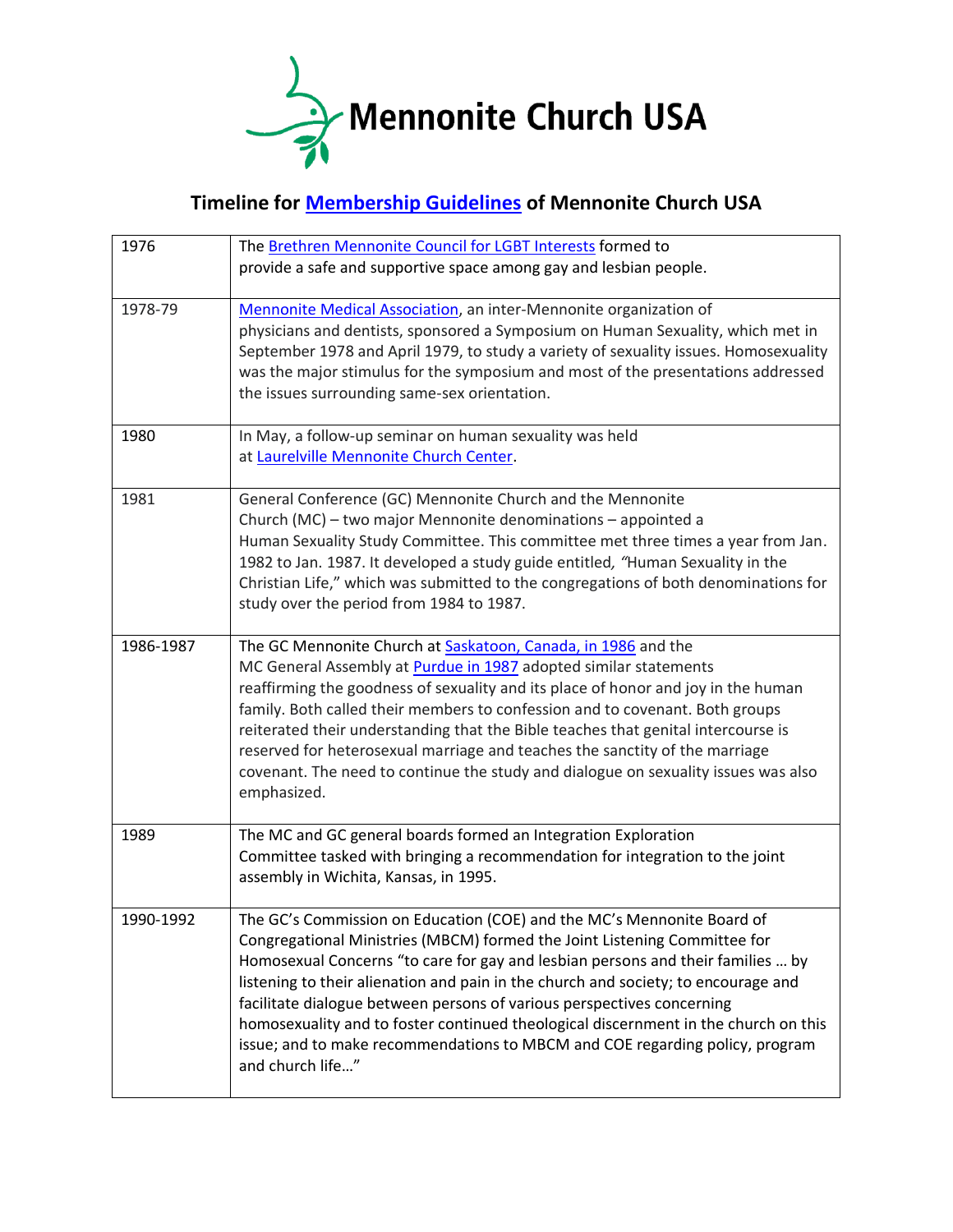| 1992 | The Joint Listening Committee for Homosexual Concerns report was presented to<br>and passed by the MBCM and COE in August. It recommended that<br>the MC and GC "intensify its [sic] efforts to help congregations study homosexuality<br>in order to discern how homosexuals can relate to the church's life and ministry."<br>The committee recommended specific actions for the denomination, seminaries,<br>pastors and other congregational leaders.                                                                                                                                                                                                                                                                                                                                                                                                                                                                 |
|------|---------------------------------------------------------------------------------------------------------------------------------------------------------------------------------------------------------------------------------------------------------------------------------------------------------------------------------------------------------------------------------------------------------------------------------------------------------------------------------------------------------------------------------------------------------------------------------------------------------------------------------------------------------------------------------------------------------------------------------------------------------------------------------------------------------------------------------------------------------------------------------------------------------------------------|
| 1995 | Delegates at the 1995 Joint Assembly passed the recommendation<br>to integrate the GC and MC into one denomination; The Integration Exploration<br>Committee began work on the merger.                                                                                                                                                                                                                                                                                                                                                                                                                                                                                                                                                                                                                                                                                                                                    |
| 1998 | Members of the MC created an ad hoc "Welcome Committee" to advocate for the<br>full inclusion of LGBTQ people in the life of the church. The committee was active<br>during the transformation/ merger process. Leaders included Willis Breckbill and<br>Ruth Conrad Liechty.                                                                                                                                                                                                                                                                                                                                                                                                                                                                                                                                                                                                                                             |
| 1999 | The U.S. Transformation Team took over responsibility for the<br>denominational merger. A resolution to adopt the "Guidelines for Membership"<br>(with only Sections I and II) was presented to the delegates in St. Louis, Missouri. The<br>membership of several LGBTQ-inclusive congregations was a sticking point for some.<br>Although 79% of GC delegates voted to accept the guidelines, the majority (55%) of<br>MC delegates voted against them, and the resolution failed to pass.<br>At least five MC area conferences intimated or stated outright that they would not<br>go along with integration process if denominational membership guidelines allowed<br>for including congregations that accept non-celibate homosexuals as members. It<br>was decided to add a third section to the proposed "Guidelines for Membership."                                                                             |
| 2000 | The ad hoc Welcome Committee (Ted Bender, Doug Brunk, Lois<br>Kenagy, Ruth Conrad Liechty and John Stoner) published "A<br>Welcoming Open Letter on 'Homosexuality'" in the Mennonite<br>Weekly Review, which called for the church to be welcoming and<br>inclusive of people from the gay and lesbian community. The letter<br>garnered more than 600 signatures.                                                                                                                                                                                                                                                                                                                                                                                                                                                                                                                                                       |
| 2001 | The "Membership Guidelines for the Formation of Mennonite Church USA" were<br>presented to the delegates in Nashville, Tennessee, and passed (GC 928-yes, 107-no;<br>MC 223-yes, 28-no).<br>The guidelines included Section III: "Clarification on some issues related to<br>homosexuality and membership." Section III recognized the church statements from<br>Saskatoon (1986) and Purdue (1987) "to be the teaching position of the MC USA"<br>and specifically forbade any credentialed leader in MC USA from performing a<br>"same-sex covenant ceremony."<br>With this addition, the merger between General Conference and Mennonite Church<br>was signed, forming MC USA.<br>Despite the approval of the Membership Guidelines, Franklin, Lancaster, New<br>York, North Central, and South Central Mennonite conferences initially chose to<br>become only provisional members of MC USA. Atlantic Coast, Eastern |
|      | District and Virginia Mennonite Conference experienced significant membership<br>losses.                                                                                                                                                                                                                                                                                                                                                                                                                                                                                                                                                                                                                                                                                                                                                                                                                                  |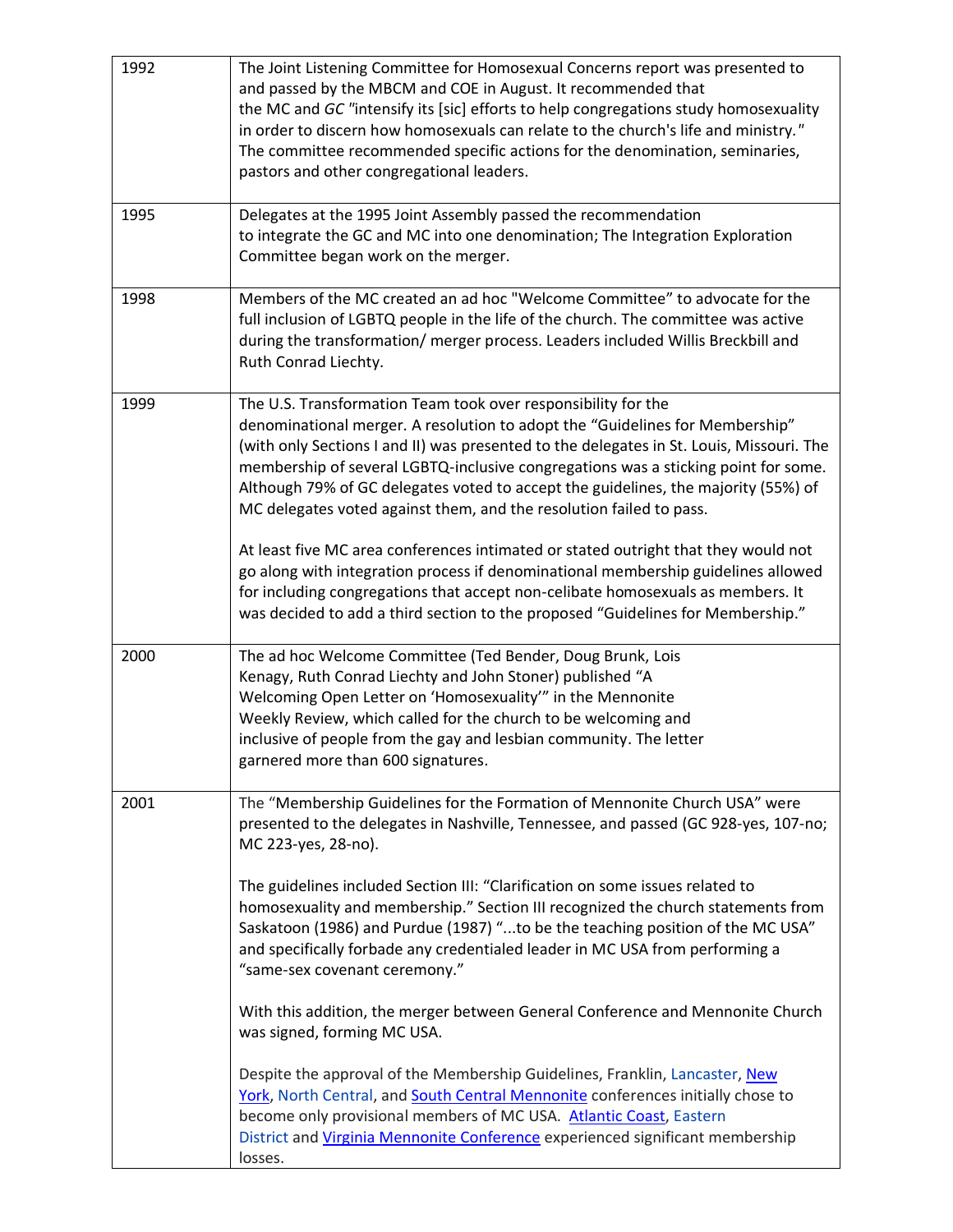| 2002 | The merger forming MC USA became official on February 1, and the new bylaws<br>went into effect, making Sections I and II of the Membership Guidelines obsolete.<br>The only part that remained relevant, because it was not incorporated into the<br>bylaws explicitly, was Section III "Clarification on some issues related to<br>homosexuality and membership."                                                                                                                                                                                                                                                                                                                                                                                                                                                                                                                                                                                                                                 |
|------|-----------------------------------------------------------------------------------------------------------------------------------------------------------------------------------------------------------------------------------------------------------------------------------------------------------------------------------------------------------------------------------------------------------------------------------------------------------------------------------------------------------------------------------------------------------------------------------------------------------------------------------------------------------------------------------------------------------------------------------------------------------------------------------------------------------------------------------------------------------------------------------------------------------------------------------------------------------------------------------------------------|
| 2007 | The Constituency Leaders Council began a scheduled review of the<br>Membership Guidelines of MC USA. No action on the guidelines was taken.<br>A group of pastors and leaders formed the Inclusive<br>Mennonite Pastors network.                                                                                                                                                                                                                                                                                                                                                                                                                                                                                                                                                                                                                                                                                                                                                                    |
| 2009 | The Inclusive Mennonite Pastors network released an open letter to<br>MC USA, advocating for full inclusion of LGBTQ people that garnered more than 800<br>signatures.<br>At the Columbus convention, the Pink Menno campaign formed, with a vision "to<br>achieve healing and hope for the Mennonite Church through the inclusion and<br>welcome of LGBTQ individuals and their supporters."                                                                                                                                                                                                                                                                                                                                                                                                                                                                                                                                                                                                       |
| 2012 | The Executive Board did an "administrative update" on the<br>Membership Guidelines. This action was significant because it<br>changed the role of the Membership Guidelines from a short-term formational<br>document to foundational polity.                                                                                                                                                                                                                                                                                                                                                                                                                                                                                                                                                                                                                                                                                                                                                       |
| 2013 | The updated Membership Guidelines were presented - with no<br>discussion or vote - to the Delegate Assembly in Phoenix, Arizona.                                                                                                                                                                                                                                                                                                                                                                                                                                                                                                                                                                                                                                                                                                                                                                                                                                                                    |
| 2014 | Mountain States Mennonite Conference credentialed an openly LGBTQ pastor. The<br>conference was not disciplined. Some other conferences and congregations began<br>moving toward full inclusion of LGBTQ people.<br>North Central, Franklin and Lancaster conferences began the process<br>of withdrawal from MC USA. Indiana-Michigan Mennonite Conference and Ohio<br>Conference lost numerous congregations.                                                                                                                                                                                                                                                                                                                                                                                                                                                                                                                                                                                     |
| 2015 | At MC USA's Delegate Assembly in Kansas City, Missouri, delegates<br>passed two resolutions which resulted in a lack of clarity for the denomination and<br>its members:<br>"Forbearance in the Midst of Differences" named the ongoing lack of consensus<br>1.<br>"on whether it is appropriate to bless Christians in same-sex covenanted<br>unions" and invited us to offer "grace, love and forbearance towards<br>conferences, congregations and pastors in our body who, in different ways, seek<br>to be faithful to our Lord Jesus Christ on matters related to same-sex covenanted<br>unions."<br>"Resolution on the Status of the Membership Guidelines" upheld Section III of<br>2.<br>the Membership Guidelines and referenced a new Executive Board policy to not<br>recognize the credentials of LGBTQ persons in same-sex marriages unless the<br>delegate body "would change its stated polity." It also called for a four-year<br>moratorium on delegate action on the guidelines. |